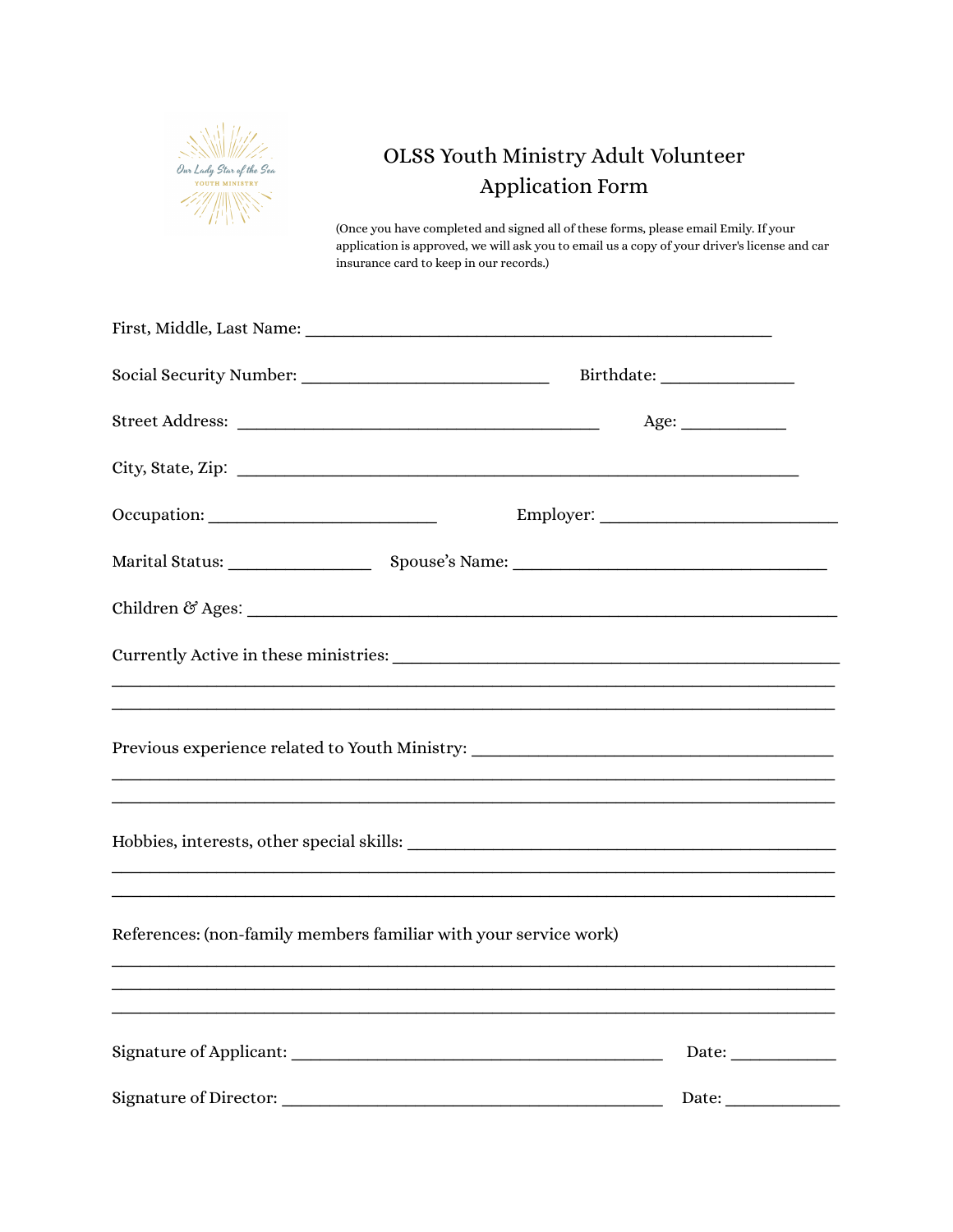#### HEALTH INFORMATION

|                                                                                   | Phone #: $\frac{1}{2}$ |
|-----------------------------------------------------------------------------------|------------------------|
| Healthcare Plan/Identification Number:                                            |                        |
|                                                                                   |                        |
|                                                                                   |                        |
|                                                                                   |                        |
| Other Medical Conditions that may affect you during events: _____________________ |                        |
|                                                                                   |                        |
|                                                                                   |                        |
|                                                                                   |                        |

I hereby warrant that to the best of my knowledge, I am in good health, and I assume all responsibility for my health.

| Signature: |  |
|------------|--|
|            |  |

Signature: \_\_\_\_\_\_\_\_\_\_\_\_\_\_\_\_\_\_\_\_\_\_\_\_\_\_\_\_\_\_\_\_\_ Date: \_\_\_\_\_\_\_\_\_\_\_\_\_\_\_\_\_\_\_\_

(Of the following statements pertaining to medical matters, sign only in accordance with your wishes)

EMERGENCY MEDICAL TREATMENT: In the event of an emergency, I hereby give permission to Diocese of St. Augustine's employees, volunteers, or representatives to seek medical treatment for me, above named.

In the event that I cannot be reached in an emergency, I hereby give permission to the physician selected by the Diocesan representatives or volunteers to hospitalize, secure proper treatment for, and to order injection and/or anesthesia and/or surgery for me, above named.

| Signature: |  |
|------------|--|
|            |  |

Signature: \_\_\_\_\_\_\_\_\_\_\_\_\_\_\_\_\_\_\_\_\_\_\_\_\_\_\_\_\_\_\_\_\_ Date: \_\_\_\_\_\_\_\_\_\_\_\_\_\_\_\_\_\_\_\_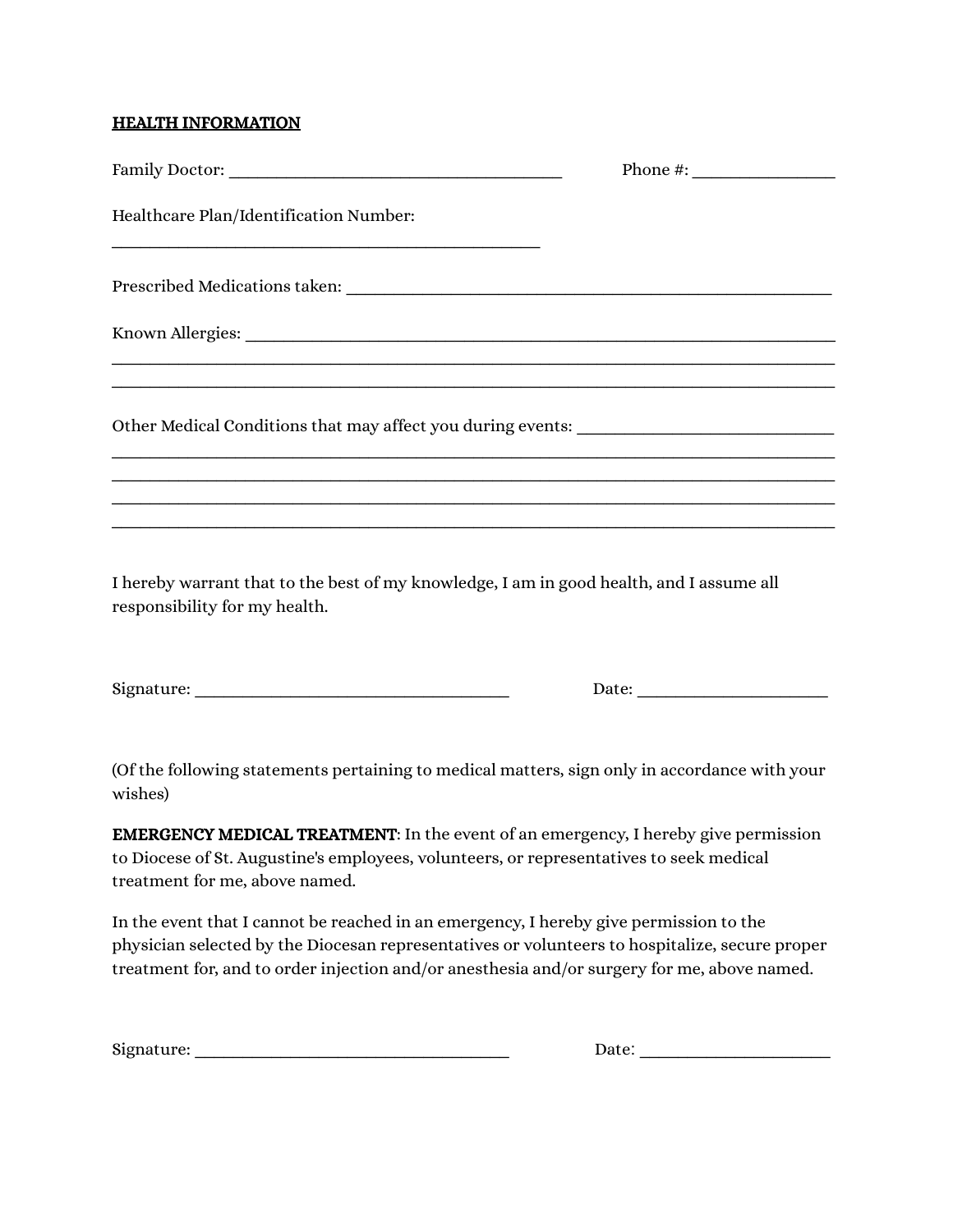#### Standards of Ethical Conduct in the Diocese of St. Augustine - for Lay Employees and Volunteers

Note: Revised sections are preceded with an asterisk, "\*"

#### **Introduction.**

The term "church worker" includes clergy, religious, lay ministers and employees, and volunteers in diocesan or parish ministries or programs.

Applicability. The following ethical standards apply to church workers in the Diocese of St. Augustine

These ethical standards are not intended to inhibit any church workers in carrying out their ministry or jobs, or to limit their accessibility to the faithful. Accordingly, these standards are to be interpreted broadly, and with the understanding that they will require adaptation to various and changing circumstances. These ethical standards presuppose the existence of other laws, policies and procedures, both civil and canonical. Actions already condemned by the law or moral teachings of the Church, or by civil law are rarely repeated in these ethical standards except when deemed necessary to emphasize their significance or seriousness.

The primary purpose of these ethical standards is to serve as a guide for more effective ministry and job performance for those to whom they are applicable. Ultimately, these ethical standards are intended to assist us all in the living out of our diocesan mission statement as we, "strive to know, love and serve God in our world through the grace of Jesus Christ, the love of the Father and the guidance of the Holy Spirit."

**Standards of Conduct Regarding Counseling Activities** (Applies to those involved in counseling activities of any kind)

When clergy, religious, spiritual directors and church workers are involved in counseling activities, they are in a professional relationship with the persons they counsel - as such, they should always be aware that they have considerable personal power because of their ministerial role. Accordingly, they should be particularly aware of the needfor healthy physical, emotional, sexual, intellectual and spiritual boundaries. The pastoral and spiritual well-being of those counseled should always be the focus of the relationship.

Any church workers engaged in counseling on behalf of a parish or diocesan ministry, and spiritual directors should be mindful of their level of training and competence and should so advise those who seek their counsel. They should make appropriate referrals to other professionals when this would be in the best interest of the person seeking counseling

Counseling by all except spiritual directors should be short-term in nature.

If additional counseling appears to be needed after about three counseling sessions, the person counseled should normally be referred to an appropriately qualified professional. "For lack of guidance a people falls, security lies in many counselors." Proverbs 11. 14.

However, this ethical standard is not meant to preclude longer periods of counseling within the context of specific programs with established goals and objectives such as, for example, marriage preparation or Project Rachel post-abortion counseling.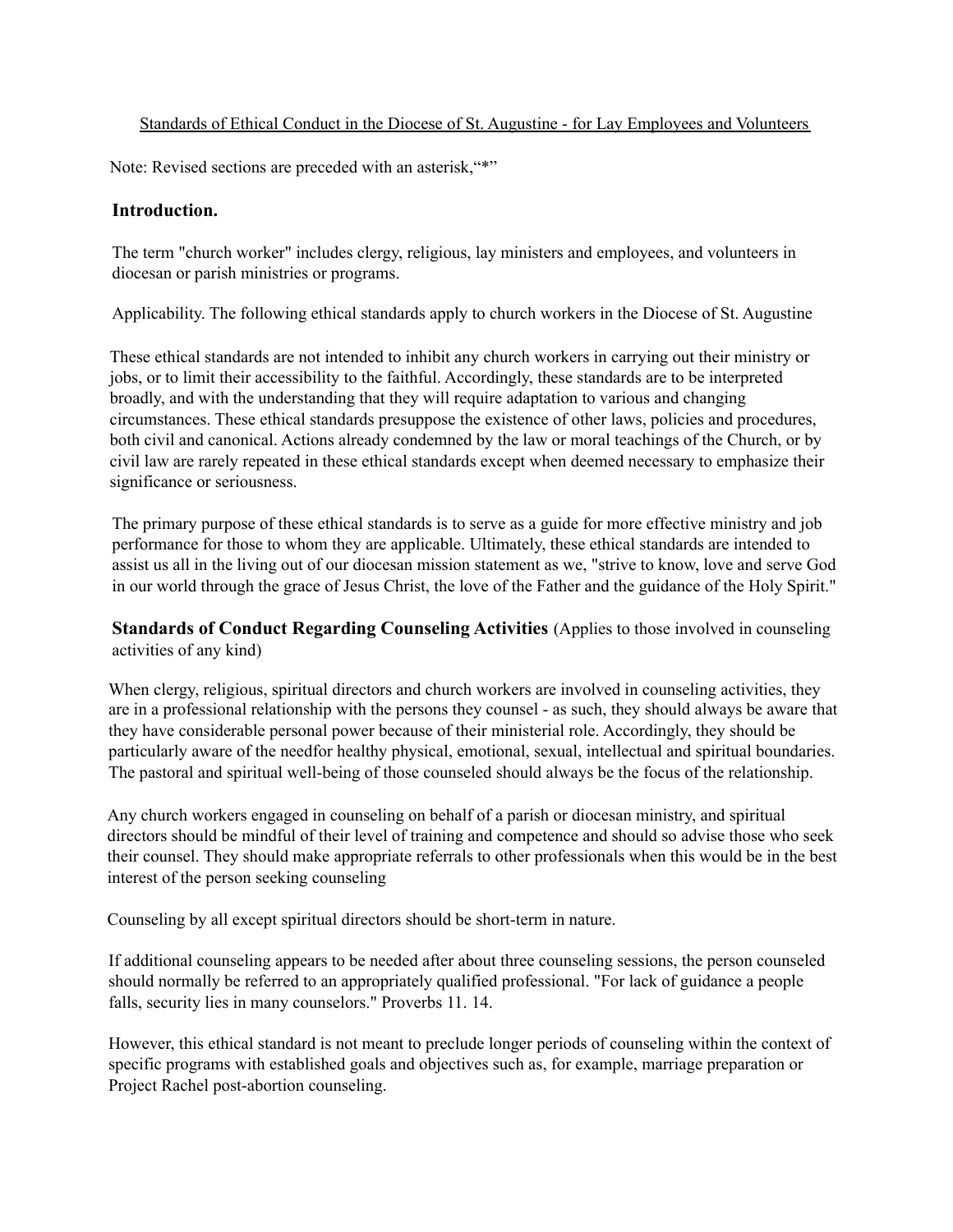Any church workers engaged in counseling on behalf of a parish or diocesan ministry, and spiritual directors should give careful consideration to the possible consequences of entering into a counseling relationship with a person with whom there is a pre-existing business, professional or social relationship. Pre-existing relationships can blur the appropriate boundaries necessary for a counselor-counselee relationship, and can impair the judgment of the counselor or spiritual director. Where this situation is unavoidable, counselors and spiritual directors should be even more diligently establish and maintain appropriate boundaries.

Counseling and spiritual direction sessions should never be audiotaped or videotaped.

Any church workers engaged in counseling on behalf of a parish or diocesan ministry, and spiritual directors should studiously avoid any inappropriate sexual innuendo in the content of counseling or direction. This is especially so when the subject matter of the counseling of spiritual direction involves some aspect of human sexuality.

Any church workers engaged in counseling on behalf of a parish or diocesan ministry, and spiritual directors assume complete responsibility for establishing and maintaining clear and appropriate boundaries in all counseling-related relationships. If a person being counseled, by word or actions, indicates an unwillingness or inability to abide by appropriate boundaries, it is the responsibility of the counselor or spiritual director to immediately terminate counseling and, if warranted, refer the person being counseled to another professional.

Physical contact beyond a handshake between a church worker engaged in counseling on behalf of a parish or diocesan ministry, or spiritual director and one being counseled can be misconstrued and should be avoided unless the counselor or spiritual director is certain that the contact is appropriate under the circumstances.

Counseling and spiritual direction sessions should always be conducted at appropriate places and times.

Whenever possible, counseling sessions should be held during regular business hours established by the parish or ministry, and in an office setting. Further, offices in which counseling takes place should be designed to include a window in the door or wall, made of glass or similar material, through which human forms are distinctly visible. Where no such counseling setting is currently available steps should be taken at the earliest possible time to modify existing counseling facilities.

Sessions should never be conducted in the private living quarters of either the priest, deacon, religious, church worker engaged in counseling on behalf of a parish or diocesan ministry, or spiritual director, or the person being counseled.

Sessions should not be conducted at places or times which could cause confusion or generate ambiguity about the nature of the relationship either in the mind of the church worker engaged in counseling on behalf of a parish or diocesan ministry, spiritual director, the person being counseled, or the church community.

Workers engaged in counseling on behalf of a parish or diocesan ministry, or spiritual directors should be careful to observe the ethical standards of any professional associations to which they may be required to belong, to the extent that those ethical standards do not contravene divine law or the moral teachings of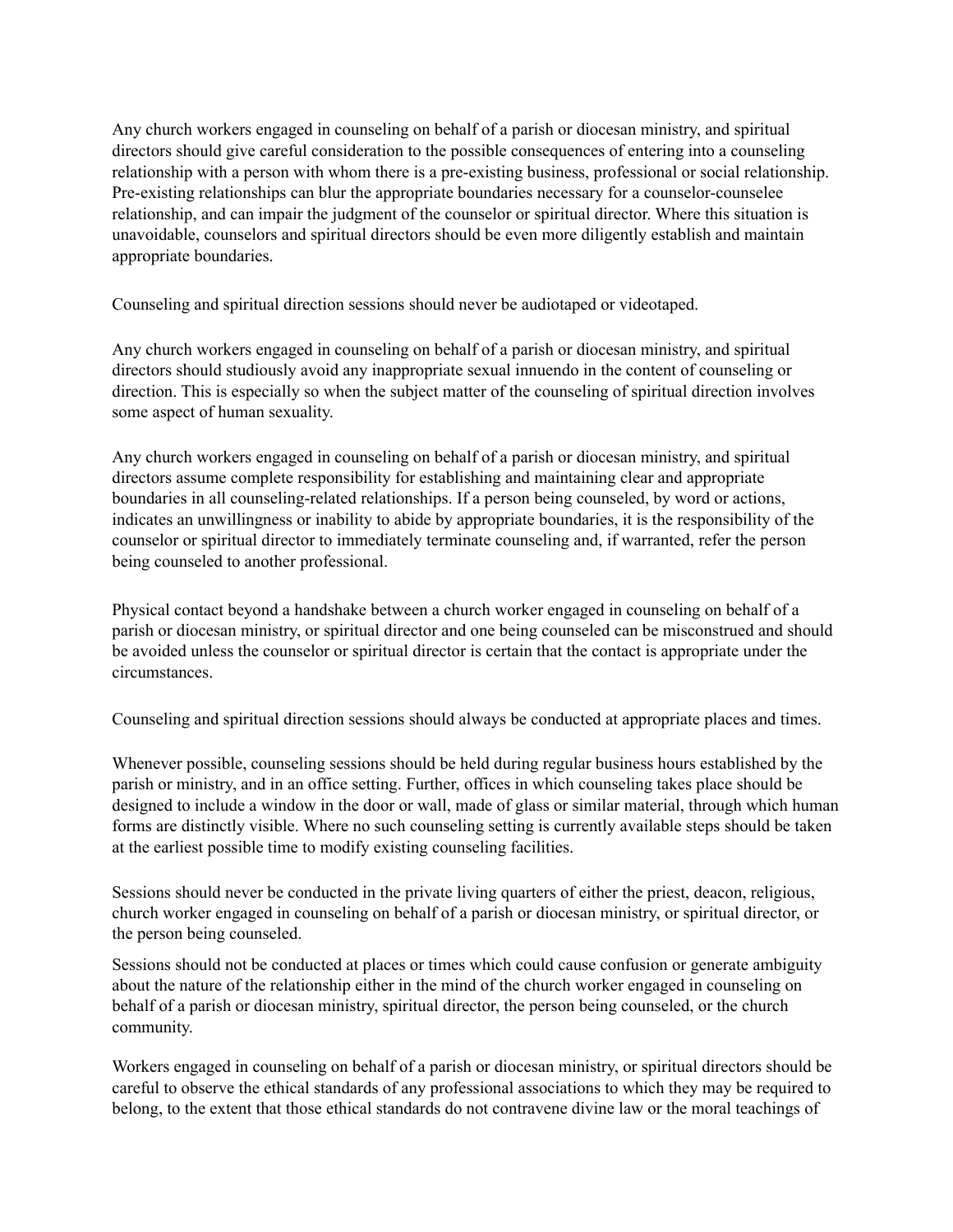the Church

### **Standards of Conduct in Financial Matters and Regarding Church Property**

Church workers should be good stewards of any church property or goods over which they exercise supervision. They should treat such property with the care, concern and respect with which they would treat their own private property.

Church workers should avoid commingling their own private funds with church funds, and they should never expend church funds for private or non-church purposes. There should always be a direct and articulable church-related purpose for the expenditure of church funds.

Church workers should never appropriate church property or resources to their own private or non-church uses, or allow others to do so. Occasionally, however, it may be appropriate to allow the use of church property or resources for a civic or social event. This should only be done with the specific approval of the pastor or church official responsible for the property or resources

### **\*Sexual Exploitation/Child Pornography**

A violation of Florida Statutes: 827.071, 847.0135, 847.0137, or 847.0138, related to online sexual exploitation of a minor and child pornography is unethical and immoral and shall be treated as an act of child abuse under the "Diocese of St. Augustine Policy and Procedural Guidelines Relating To Protection Of Children And Vulnerable Adults."

## **Standards of Conduct in Dealing with Minors and Vulnerable Adults**

Church workers have a moral and ethical obligation to use good judgement in dealing with minors and vulnerable adults. Good judgement in this context means that church workers will avoid any actions which violate personal integrity or abuse the trust bestowed upon them as a result of their positions. It means that the physical and emotional safety and security of minors and vulnerable adults will always be given paramount consideration in church programs and ministries. It means that church workers will always strive to avoid even the appearance of impropriety in such matters. "Religion that is pure and undefiled before God and the Father is this: to care for orphans and widows in their affliction and to keep oneself unstained by the world." James 1:27

Definition of a vulnerable adult: A vulnerable adult is a person 10 years engage in the normalartivities of daily living or to care for him/herself is impone mental, emotional, physical or developmental causes, or from the infirmities of old age. Florida Statutes, Sec. 415.102.

Church workers should avoid physical contact with minors and vulnerable adults beyond what is required by the circumstances. When circumstances do call for physical contact that should never go beyond hugs, handshakes or hand-holding.

Any physical contact with minors or vulnerable adults should only occur in circumsta are in plain view of others, for example, in the same room, from a distance, or by way of window or glass opening.

The emotional comfort of the minor or vulnerable adult, rather than the church workers habits or modes of expression, should always be the primary consideration when engaging in any physical contact.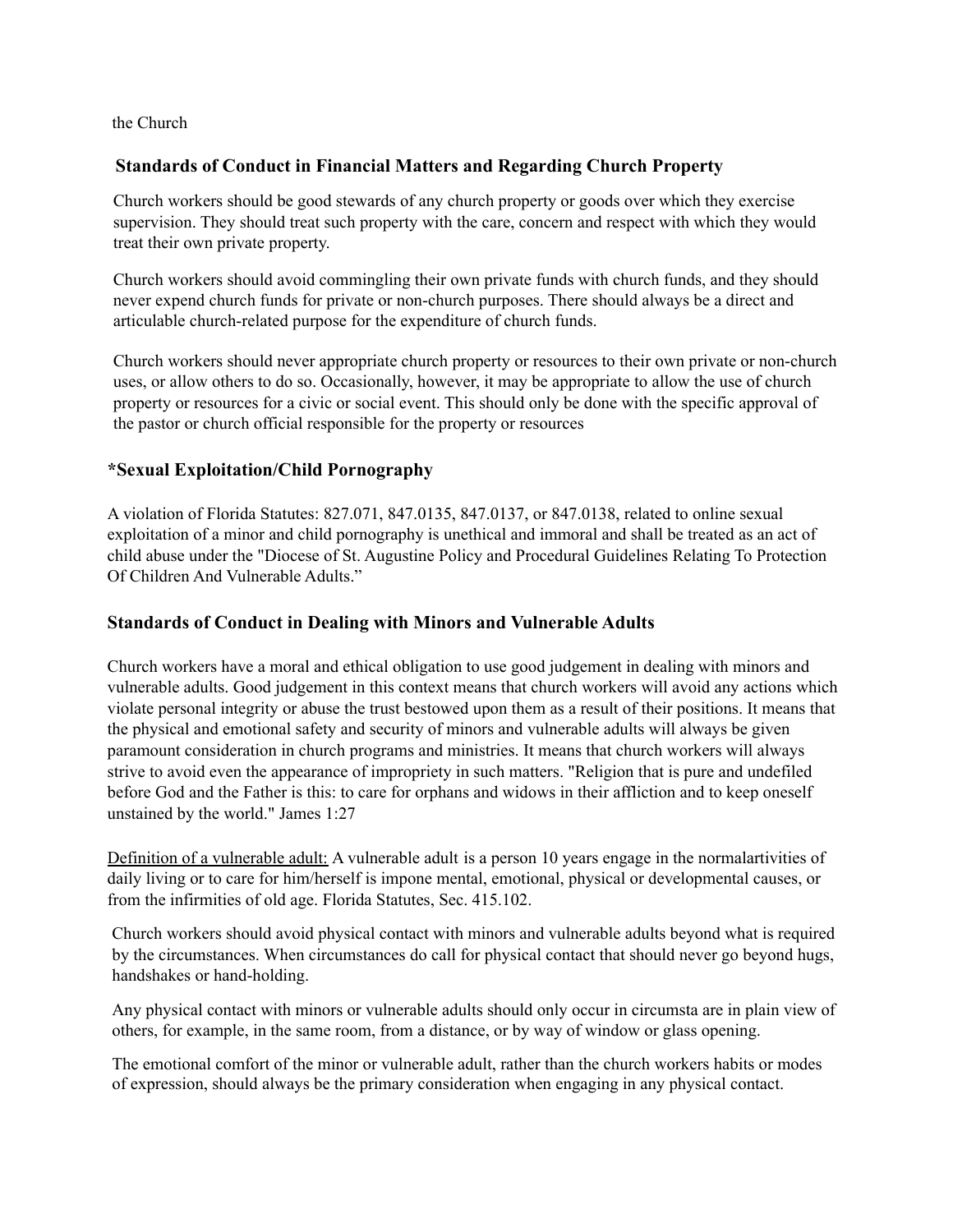Church workers should be conscious of their vulnerability when working alone with minors or vulnerable adults. Accordingly, a team approach to ministries and programs involving these persons is always preferable to the extent possible.

The use of any alcohol or tobacco products by church workers while actively engaged in youth ministry or activity with minors or vulnerable adults is unethical conduct in this diocese.

It is always unethical and usually illegal for church workers to provide, or to knowingly tolerate the provision of, alcohol or tobacco products to minors or vulnerable adults.

Overnight accommodations in rectories or convents should never be provided for minors or vulnerable adults who are unaccompanied by parents or legal guardians, or who are not closely related by blood or marriage to the priest or religious occupants of the rectory or convent.

Church workers should never go on diocesan or parish sponsored outings or overnight trips with unchaperoned minors or vulnerable adults other than their own children, or those who are closely related to them. Additionally, it is inappropriate for an adult to share a bed with a minor or vulnerable adult during any church-sponsored travel or outings.

It is unethical, immoral and potentially illegal for a church worker to show sexually explicit materials of any kind or type, under any circumstances, to minors or vulnerable adults.

It is unethical, immoral and potentially illegal for church workers to discuss sexual experiences, engage in sexual innuendo, or tell sexually oriented jokes with or to minors or vulnerable adults.

It is unethical and immoral for church workers to use sexually explicit language or "curse" words in the presence or hearing of minors or vulnerable adults.

This ethical standard is not meant to prohibit any diocesan or parish authorized educational programs which include discussions of sexuality in the context of catechetical instruction of education in Christian morality.

#### **Standards of Conduct in the Maintenance of a Proper Workplace and Ministry Environment**

Church workers should ensure that a professional work environment exists in the church community - an environment that is free from physical or psychological intimidation or harassment. Harassment denigrates another's personal dignity, can violate one's privacy, and detracts from the mission of the parish or diocesan agency. A hostile work and ministry environment can arise from a broad range of physical or verbal behaviors, including, but not limited to:

- 1. physical or emotional abuse,
- 2. racial insults or innuendo,
- 3. derogatory ethnic slurs or comments
- 4. the telling of sexually oriented jokes,
- 5. unwelcome sexual advances or touching, or
- 6. the display of lewd or offensive materials.

Such a hostile work environment can arise from a single serious incident, or from a pattern of behavior which has the effect of creating a hostile or intimidating environment. The conduct described above is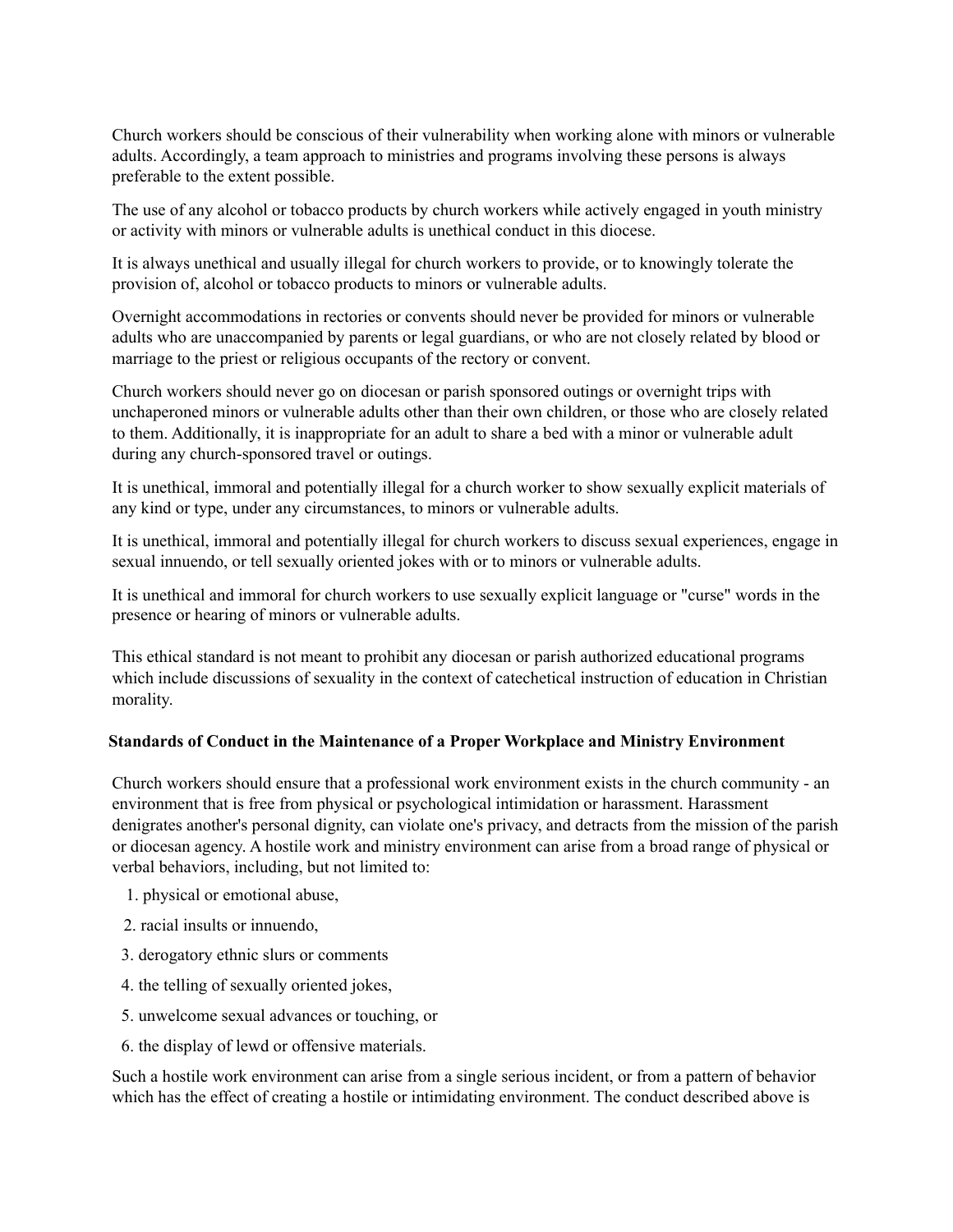unethical and unacceptable for any church worker. Sexual harassment is particularly offensive and unacceptable in a work or ministry environment. Sexual harassment is defined as unwelcome sexual advances, unwelcome requests for sexual favors, or any other unwelcome physical or verbal conduct of a sexual nature. It includes making unwelcome statements (written or oral) of a sexual nature to a person, or in a person's presence. Sexual harassment occurs when the victim of such conduct feels offended, humiliated or intimidated, and a reasonable person having access to all relevant information would also regard the conduct as sexual harassment. Sexual harassment is unethical, immoral and potentially illegal misconduct.

It should be noted that there is a specific diocesan policy dealing with sexual harassment in the workplace, and the reporting procedures for victims of such treatment. That policy, entitled, "Sexual Harassment Policy and Complaint Procedure of the Diocese of St. Augustine," is found in Chapter 11*, Chancery Policy Book.*

## **Standards of Conduct Regarding Parish and Diocesan Records and Information.**

Appropriate confidentiality should be maintained in creating, storing, accessing, and disposing of parish and diocesan records.

Sacramental records should generally be regarded as confidential and should only be made available to the persons referenced therein, or to other church workers with an official need to know.

When compiling and publishing parochial or diocesan statistical information from sacramental records, great care should be taken to preserve the anonymity and privacy of individuals. Information regarding adoption and legitimacy contained in sacramental records should always remain confidential. The procedures for registering the baptism of adopted children, or issuing baptismal certificates for them, promulgated by the National Conference of Catholic Bishops (now the United States Conference of Catholic Bishops) on October 20, 2000 should be carefully observed. These may be obtained from the chancellor's office.

Only those church workers specifically authorized to access sacramental records should handle requests for access to them or for certificates.

Mailing lists of registered parishioners should never be sold or given to other agencies.

Parish, school and diocesan financial records, including records of donations and contributions, are to be treated as confidential, except as required for diocesan reporting and accountability purposes, and except as access is required by governmental agencies.

Records of individual contributions to a parish, the diocese, or to a ministry of the parish or diocese should be regarded as confidential and should be maintained in strict confidence unless disclosure is required by law, or unless disclosure of such information is requested or authorized by the donor.

#### **Conflicts of Interest**

Conflicts of interest can have a significant negative impact upon the effectiveness of the ministry and the church worker. Church workers should avoid situations that might lead to a conflict of interest. Additionally, even the appearance of a conflict of interest can call into question the integrity of the church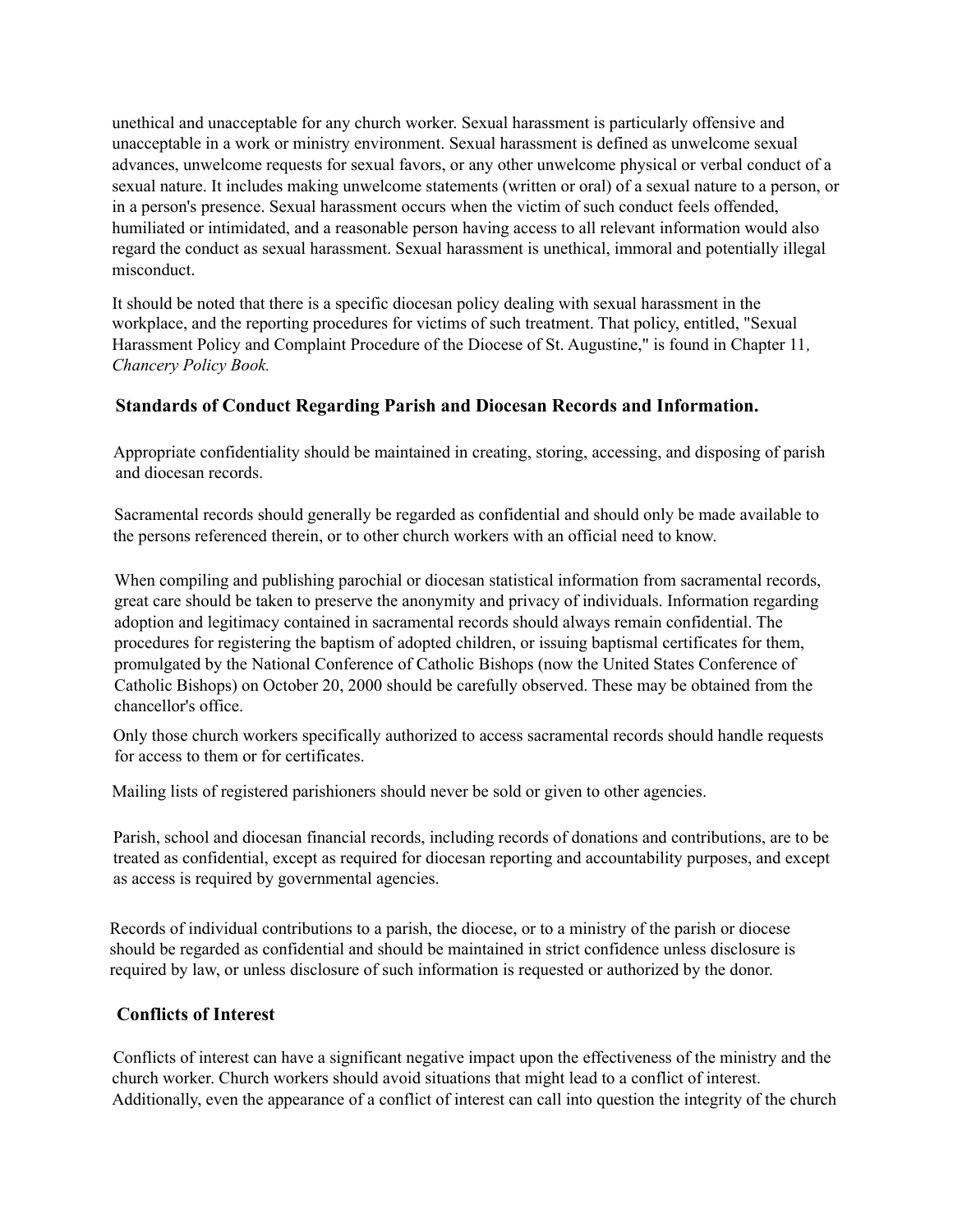worker.

Church workers should disclose all relevant factors that potentially could create a conflict of interest

Church workers should inform all parties when a real or potential conflict of interest arises. Resolution of conflict of interest situations should protect the person receiving ministerial services.

Church workers should not take advantage of anyone to whom they are providing services in order to further their personal or business interests, or the interests of close members of their families.

When pastoral counseling or spiritual direction are provided to two or more people who have a relationship with each other, the church worker should

- 1.clarify with all parties the nature of each relationship,
- 2. consider any possible conflicts of interest;
- 3. take appropriate action to eliminate the conflict, and
- 4. obtain from all parties written consent to continue counseling or spiritual direction.

Conflicts of interest may also arise when a church worker's independent judgment is impaired by prior dealings, by becoming personally involved in a given circumstance, or by becoming an advocate for one person against another. In such situations the church worker should advise the persons concerned that he or she can no longer provide services or counseling. Referral to another church worker or spiritual director is normally appropriate in such cases.

#### **Reporting Ethical or Professional Misconduct**

Church workers have a duty to report illegal, unethical or unprofessional conduct.

Church workers should maintain the highest ethical and professional standards. When there is good reason to believe that illegal or unethical actions have occurred or are occurring, the appropriate diocesan officials and*/*or civil authorities should be promptly notified.

When uncertainty exists about whether a situation or course of conduct violates these Standards of Ethical Conduct, church workers should consult with the chancery office, others knowledgeable about ethical issues, or their peers. In this consultation great care should be taken to protect the identity and reputation of persons, as canon 220 guarantees every person the natural right to privacy and to a good reputation.

When it appears that a church worker has, in fact, violated these Standards of Ethical Conduct, this should be reported to a supervisor, a next higher authority, or directly to the chancery. The reporting of unethical conduct or illegal activity as indicated above should be done confidentially. In no event should such reports be divulged except to the appropriate civil or diocesan authorities,

#### **Date of this Revision**

Revised on 6 April, 2017

/s/ Felipe J. Estévez , Bishop of the Diocese of St Augustine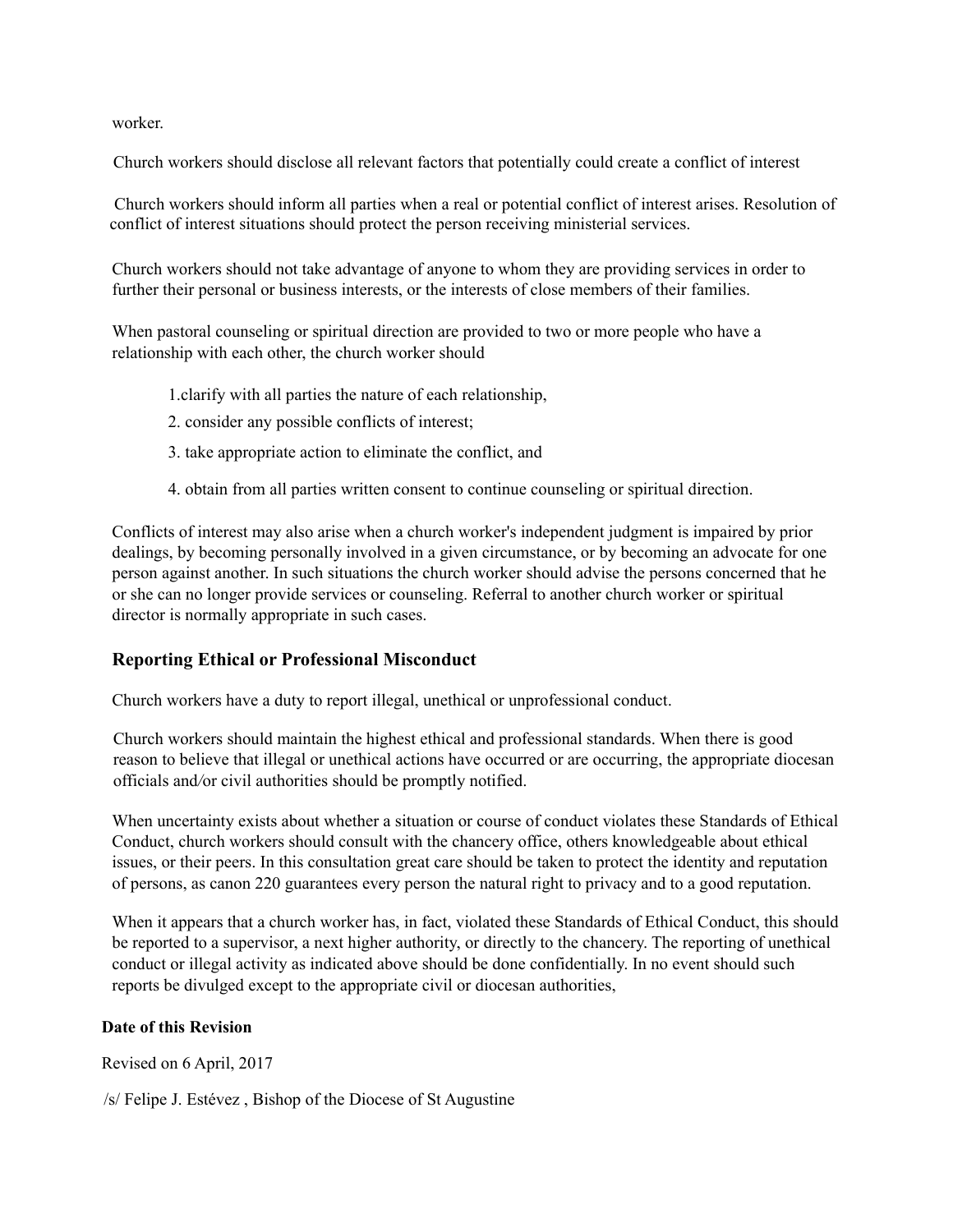#### ACKNOWLEDGMENT

*(This signed acknowledgment is to be given to your supervisor for inclusion in your personnel file)*

Thave read the foregoing Diocese of St Augustine Standards of Ethical Conduct. I understand that if I have any questions about these ethical standards I may ask my supervisor, or seek assistance from the diocesan Human Resource Office, or from the Chancellor's Office.

Sign Name

 $\mathcal{L}_\text{max}$ 

 $\mathcal{L}_\text{max}$ 

 $\mathcal{L}_\text{max}$ 

Print Name

Date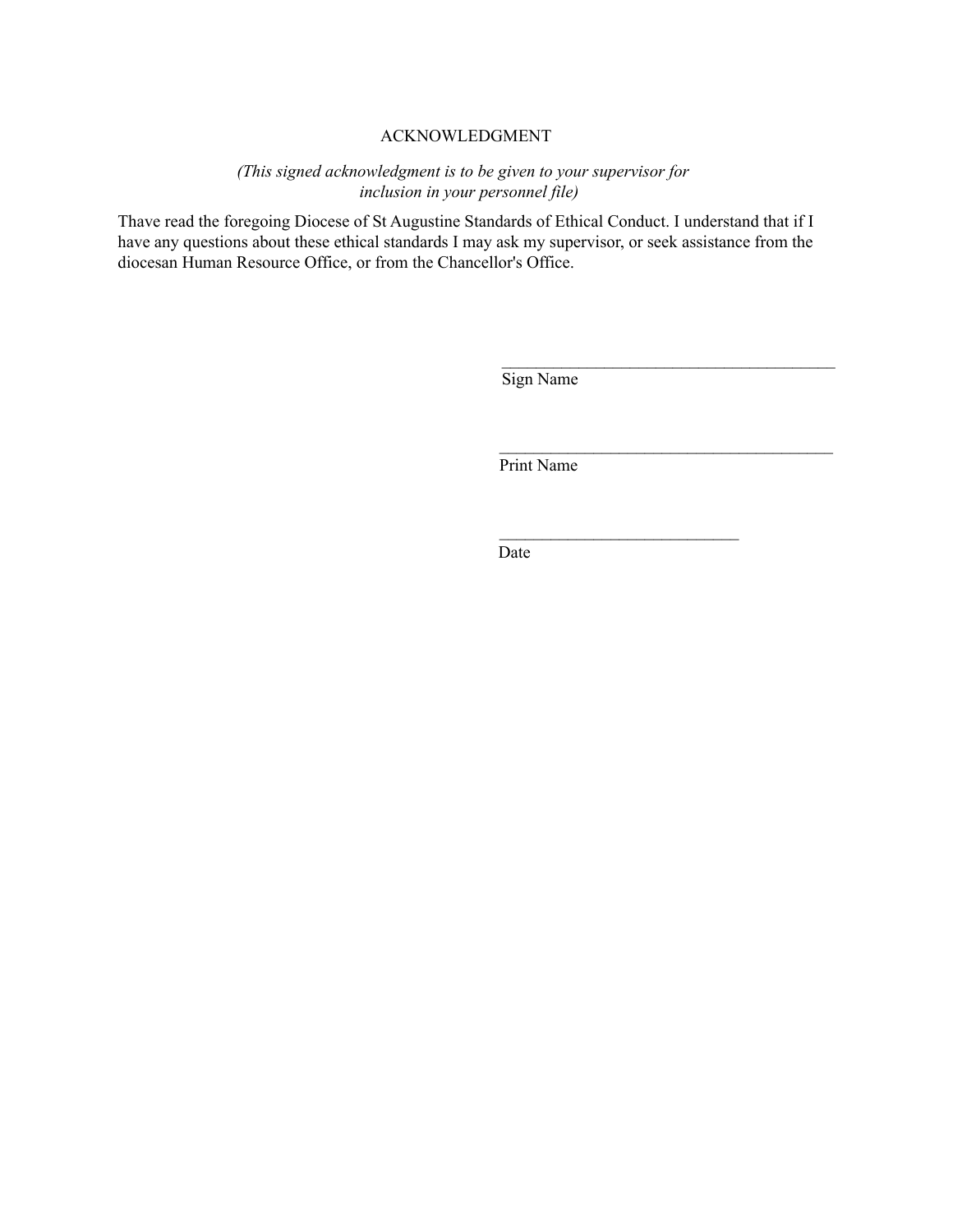

## **Diocese of Saint Augustine**

Catholic Center 11625 Old St. Augustine Road Jacksonville, Florida 32258 (904) 262-3200

## *Adult Photography Release Form*

Without compensation, I hereby grant permission to the Catholic Diocese of Saint Augustine to use and reproduce photographs taken of me. These photographs may be used for news and editorial purposes in publications, electronic reproductions (websites and video, including livestream) and/or brochures. In addition, I grant my permission to alter the same photos without restriction and to copyright the same. I hereby release the photographer, the journalists and the publications or media outlets they represent, as well as, the parish/church and/or school involved, the Bishop of the Diocese of St. Augustine, a corporation sole, the Catholic Diocese of Saint Augustine and all of their employees and agents, from all claims and liability relating to said photographs.

| Date: |
|-------|